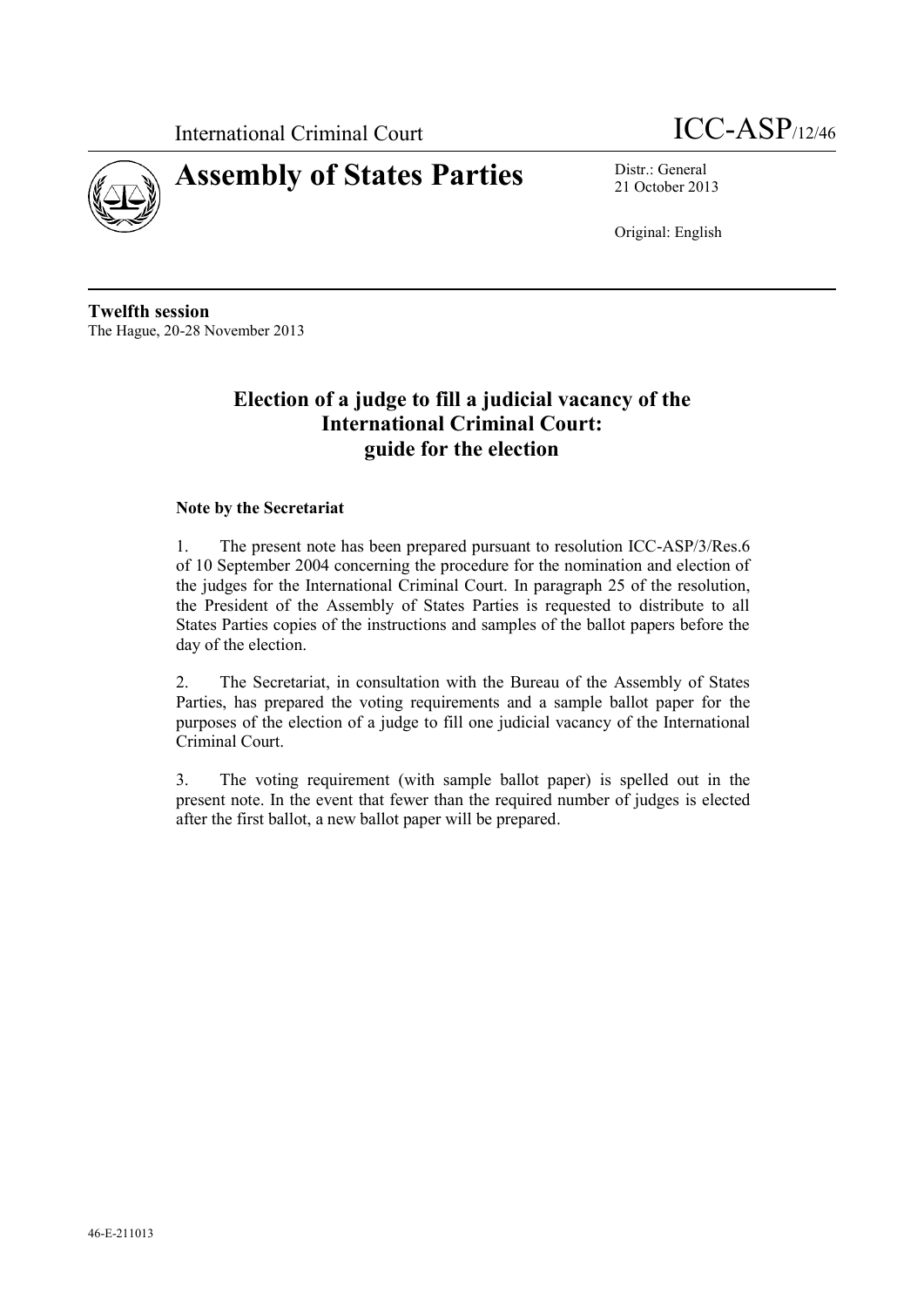### **Annex**

## **First ballot: Election of a judge to fill a judicial vacancy of the International Criminal Court**

#### **Voting requirements**

1. Please place an "X" in the box to the left of the name of the candidate for whom you wish to vote. Only those candidates whose names appear on the ballot are eligible.

2. Vote for a maximum of one (1) candidate**.** Ballots containing votes for more than one (1) candidate will be declared invalid.

3. Vote for no more than one (1) candidate from the Group of Latin American and Caribbean States. Ballots containing votes for more than 1 candidate from the Group of Latin American and Caribbean States will be declared invalid.

- 4. Please check ballots to ensure that votes have been cast for:
	- a) No more than one (1) candidate; and
	- b) One (1) candidate from the Group of Latin American and Caribbean States.